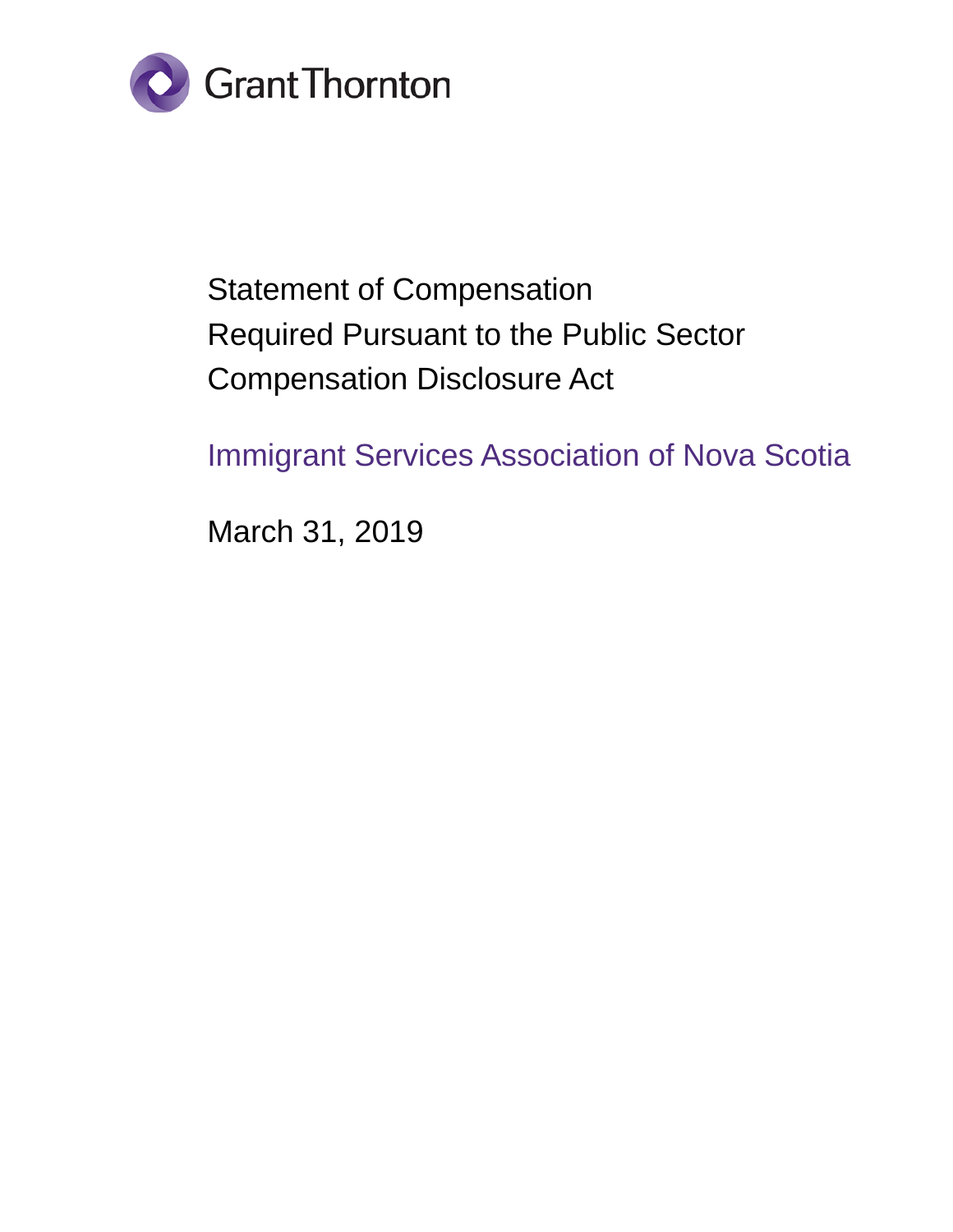# **Contents**

|                                                                                                                    | Page |
|--------------------------------------------------------------------------------------------------------------------|------|
| Independent auditor's report                                                                                       |      |
| Statement of Compensation Required Pursuant to the Public Sector<br><b>Compensation Disclosure Act</b>             |      |
| Note to the Statement of Compensation Required Pursuant to the Public Sector<br><b>Compensation Disclosure Act</b> |      |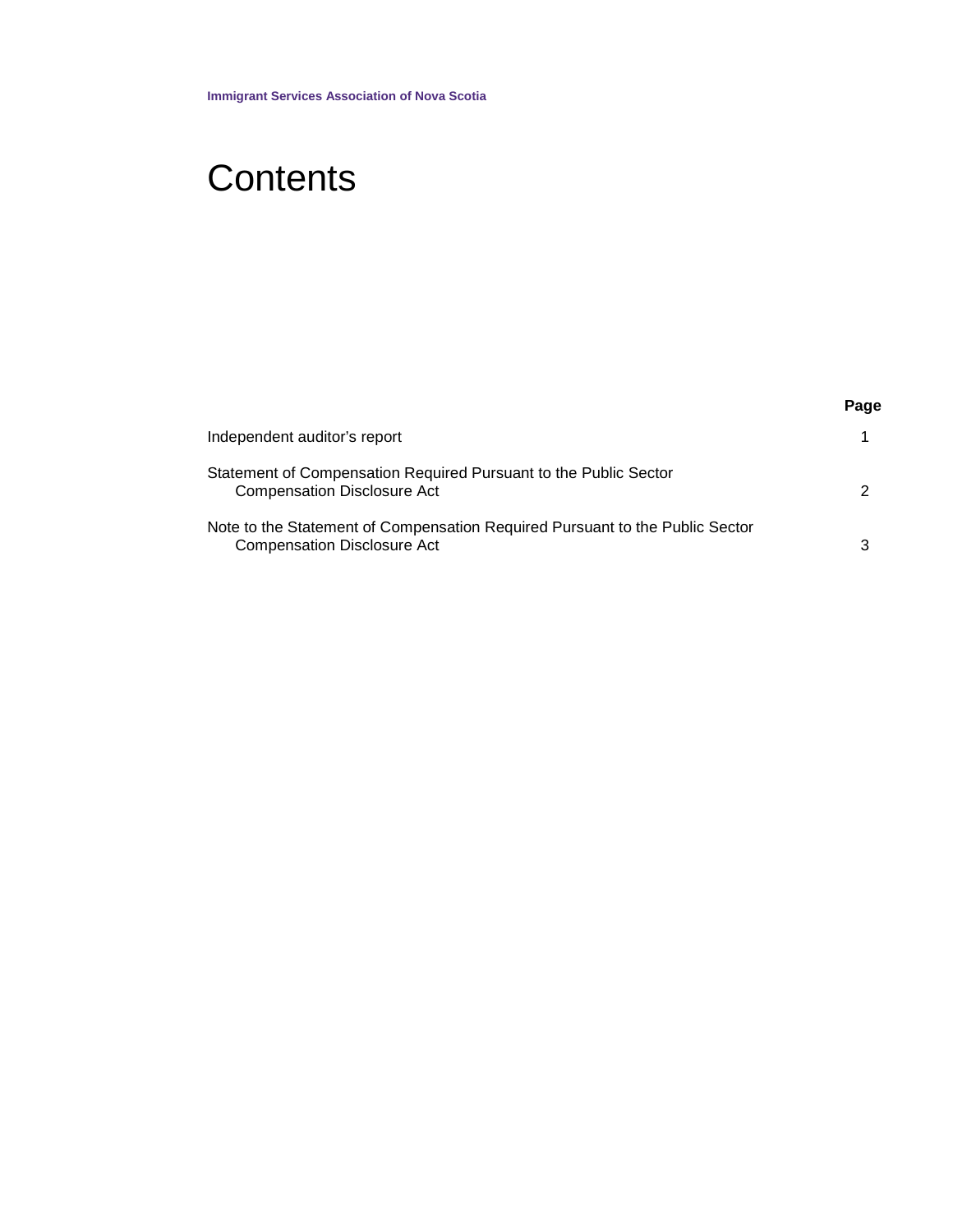

## Independent auditor's report

**Grant Thornton LLP** Suite 1000, Nova Centre, North Tower 1675 Grafton Street Halifax, NS B3J 0E9 T +1 902 421 1734 F +1 902 420 1068

To the Finance and Audit Committee of **Immigrant Services Association of Nova Scotia**

#### **Opinion**

We have audited the Statement of Compensation Required Pursuant to the Public Sector Compensation Disclosure Act of Immigrant Services Association of Nova Scotia (the "Association") for the period of April 1, 2018 to March 31, 2019, and a summary of other explanatory information (together, the "Statement").

In our opinion, the accompanying Statement is prepared, in all material respects, based on the financial reporting provisions of the Public Sector Compensation Disclosure Act, 2010, C.43, S.1 ("PSCD Act").

#### **Basis for Opinion**

We conducted our audit in accordance with Canadian generally accepted auditing standards. Our responsibilities under those standards are further described in the *Auditor's Responsibilities for the Audit of the Statement* section of our report. We are independent of the Association in accordance with the ethical requirements that are relevant to our audit of the financial statement in Canada, and we have fulfilled our other ethical responsibilities in accordance with these requirements. We believe that the audit evidence we have obtained is sufficient and appropriate to provide a basis for our opinion.

#### **Emphasis of Matter – Basis of Accounting and Restriction on Use**

We draw attention to Note 1 to the Statement, which describes the basis of accounting. The Statement is prepared to meet the requirements of the PSCD Act. As a result, the Statement may not be suitable for another purpose. Our report is intended solely for the Board of Directors of Immigrant Services Association of Nova Scotia and the Province of Nova Scotia and should not be used by parties other than the Board of Directors of Immigrant Services Association of Nova Scotia and the Province of Nova Scotia. Our opinion is not modified in respect of this matter.

#### **Responsibilities of Management and Those Charged with Governance for the Statement**

Management is responsible for the preparation of this Statement in accordance with the basis of accounting described in Note 1. This includes determining that the basis of accounting is an acceptable basis for the preparation of the Statement in the circumstances, and for such internal control as management determines is necessary to enable the preparation of a Statement that is free from material misstatement, whether due to fraud or error.

Those charged with governance are responsible for overseeing the Association's financial reporting process.

#### **Auditor's Responsibilities for the Audit of the Statement**

Our objectives are to obtain reasonable assurance about whether the Statement as a whole is free from material misstatement, whether due to fraud or error, and to issue an auditor's report that includes our opinion. Reasonable assurance is a high level of assurance, but is not a guarantee that an audit conducted in accordance with Canadian generally accepted auditing standards will always detect a material misstatement when it exists. Misstatements can arise from fraud or error and are considered material if, individually or in the aggregate, they could reasonably be expected to influence the economic decisions of users taken on the basis of this financial statement.

As part of an audit in accordance with Canadian generally accepted auditing standards, we exercise professional judgment and maintain professional skepticism throughout the audit.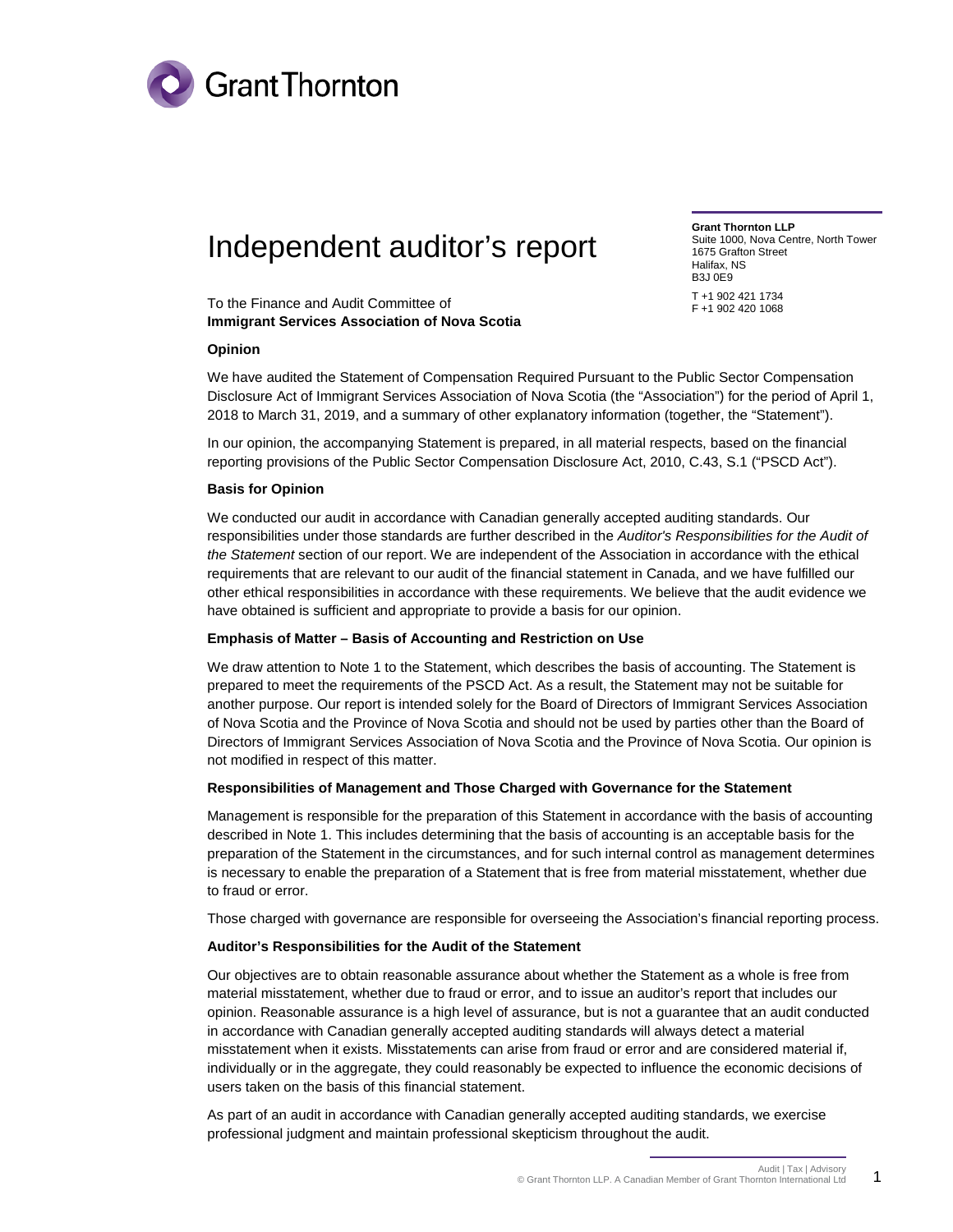We also:

- Identify and assess the risks of material misstatement of the Statement, whether due to fraud or error, design and perform audit procedures responsive to those risks, and obtain audit evidence that is sufficient and appropriate to provide a basis for our opinion. The risk of not detecting a material misstatement resulting from fraud is higher than for one resulting from error, as fraud may involve collusion, forgery, intentional omissions, misrepresentations, or the override of internal control.
- Obtain an understanding of internal control relevant to the audit in order to design audit procedures that are appropriate in the circumstances, but not for the purpose of expressing an opinion on the effectiveness of the Association's internal control.
- Evaluate the appropriateness of accounting policies used and the reasonableness of accounting estimates and related disclosures made by management.

We communicate with those charged with governance regarding, among other matters, the planned scope and timing of the audit and significant audit findings, including any significant deficiencies in internal control that we identify during our audit.

Grant Thouton LLP

Halifax, Canada Chartered Professional Accountants May 29, 2019 Licensed Public Accountants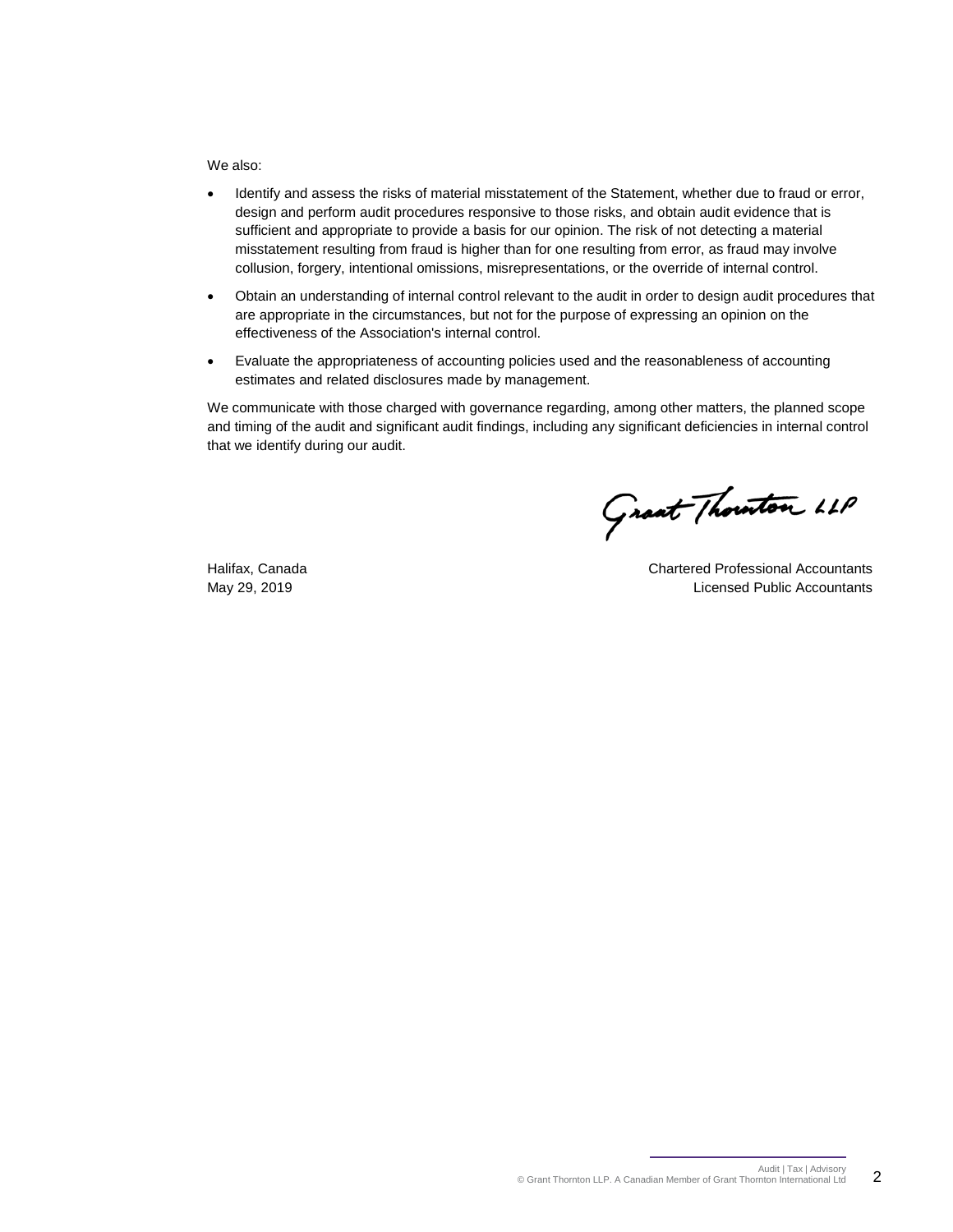### **Immigrant Services Association of Nova Scotia Statement of Compensation Required Pursuant to the Public Sector Compensation Disclosure Act Year ending March 31, 2019**

| Last name | <b>First name</b> | <b>Position title</b>           | <b>Total Compensation</b> |
|-----------|-------------------|---------------------------------|---------------------------|
| Watts     | Jennifer          | <b>Chief Executive Director</b> | 120.869                   |
| Jin       |                   | Director, Operations            | 101.462                   |